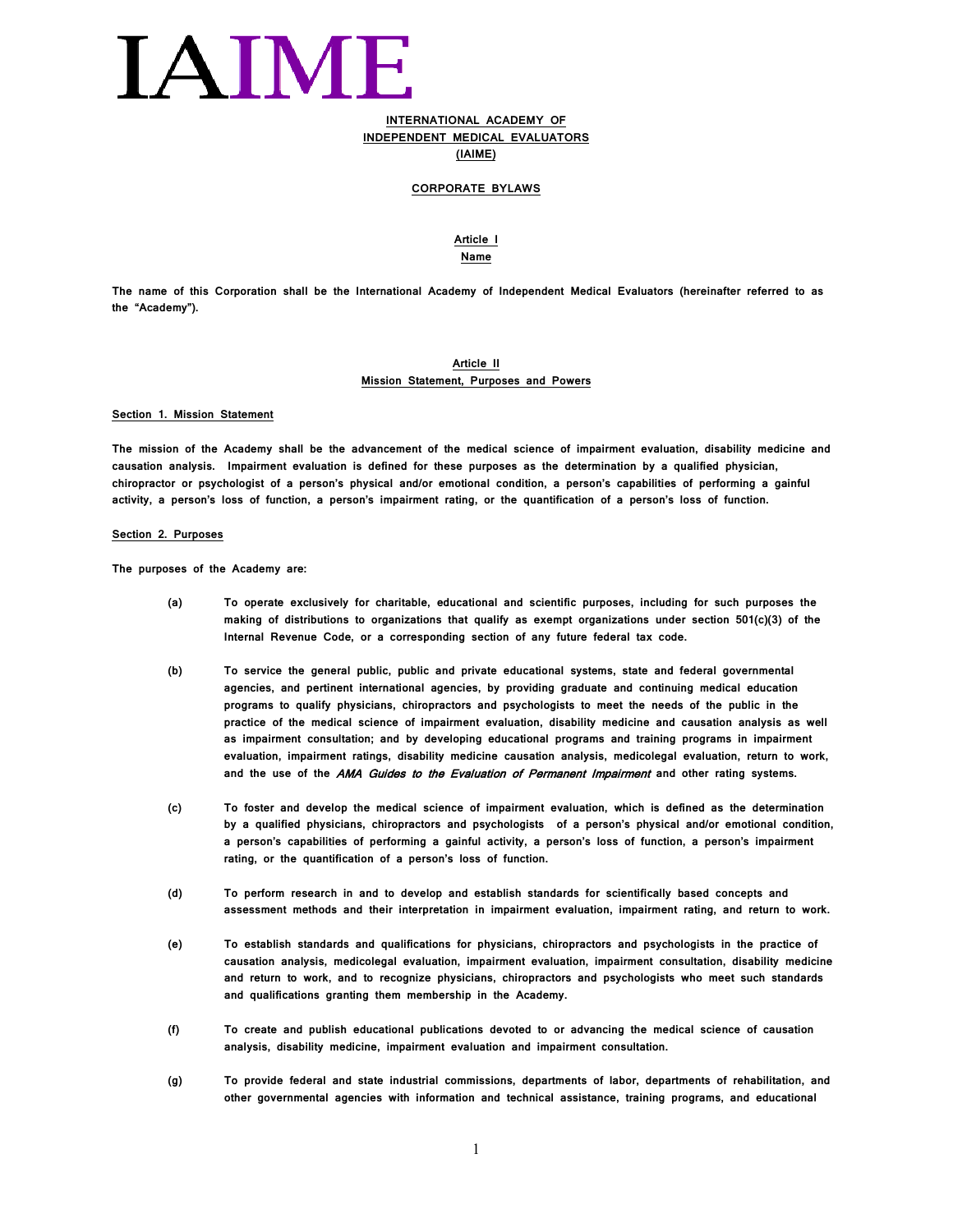**programs, or otherwise to respond to the requests of such agencies in connection with causation analysis, disability medicine, impairment evaluation, impairment consultation, and return to work, and to meet the needs of such agencies.**

**Section 3. Not for Profit Corporation - Powers**

- **(a) This corporation shall have no capital stock. It is not conducted for pecuniary profit and does not contemplate pecuniary gain or profit to the members thereof.**
- **(b) To do all things incident or necessary for the accomplishment of the above purposes and to exercise any rights and powers conferred upon the corporation by law in accordance with the Illinois General Not For Profit Corporation Act of 1986, as amended from time to time (the "Act") provided, however that the corporation shall exercise only such rights and powers as those contemplated by section 501(c)(3) of the Internal Revenue Code (and applicable regulations) as said section now exists or as it may hereafter be amended or by a corresponding section of any future federal tax code.**

### **Article III Membership and Qualification**

#### **Section 1. Membership Classification**

**There shall be two types of Membership within the Academy (1) Regular Membership and (2) Associate Membership.**

### **Section 2. Regular Membership Definition and Eligibility**

- **(a) Definition: Regular Membership in the Academy shall be limited to Doctors of Medicine (M.D.), Doctors of Osteopathy (D.O.), Doctors of Chiropractic (D.C.), and Doctors of Psychology (Ph.D., Psy.D., Ed.D), or in the case of foreign graduates, an equivalent degree as determined by the Board of Directors. Membership in the Academy is a privilege which is dependent upon the applicant adequately demonstrating compliance with the requirements for membership as contained in these Bylaws, and the policies, procedures, Academy Code of Ethics and Discipline, and rules and regulations adopted by the Board of Directors from time to time (hereinafter collectively referred to as the "Academy Policies"). No person shall be elected to or remain a member of the Academy without adequately demonstrating that such individual is of good reputation and standing within his or her community, both professionally and non-professionally. Members who actively practice their profession shall be required to maintain at all times a valid and unrevoked professional license in the jurisdictions in which they practice. All such members shall have an affirmative obligation to notify the Academy in the event such licensure status changes during the course of their membership. The Board of Directors shall have the authority to terminate the membership of any Academy member not in compliance with the Academy Policies and these Bylaws. All members are required to pay applicable annual membership dues and Academy fees as set forth herein.**
- **(b) Scope: Doctors of Medicine (MD) or Doctors of Osteopathy (D.O.), Doctors of Chiropractic (D.C.), and Doctors of Psychology (Ph.D., Psy.D., Ed.D), or in the case of foreign graduates, an equivalent degree, who are called upon to perform impairment evaluations, impairment consultations, disability medicine, causation analysis and /or utilization review as part of their practice, may apply for Regular Membership in the Academy. Additionally, applicants may include, but are not limited to, those Doctors of Medicine (MD) or Doctors of Osteopathy (D.O.), Doctors of Chiropractic (D.C.), and Doctors of Psychology (Ph.D., Psy.D., Ed.D), or in the case of foreign graduates, an equivalent degree, involved in medical-legal matters, case management and review, the insurance industry, governmental agencies, or other disciplines and who review reports and records pertaining to impairment evaluations. Regular Membership may be maintained for as long as he or she continues to satisfy the applicable criteria.**
	- **(c) Pathway to Fellowship: Only Regular Members as established in this article shall have the opportunity to apply for and attain Fellowship status within the Academy.**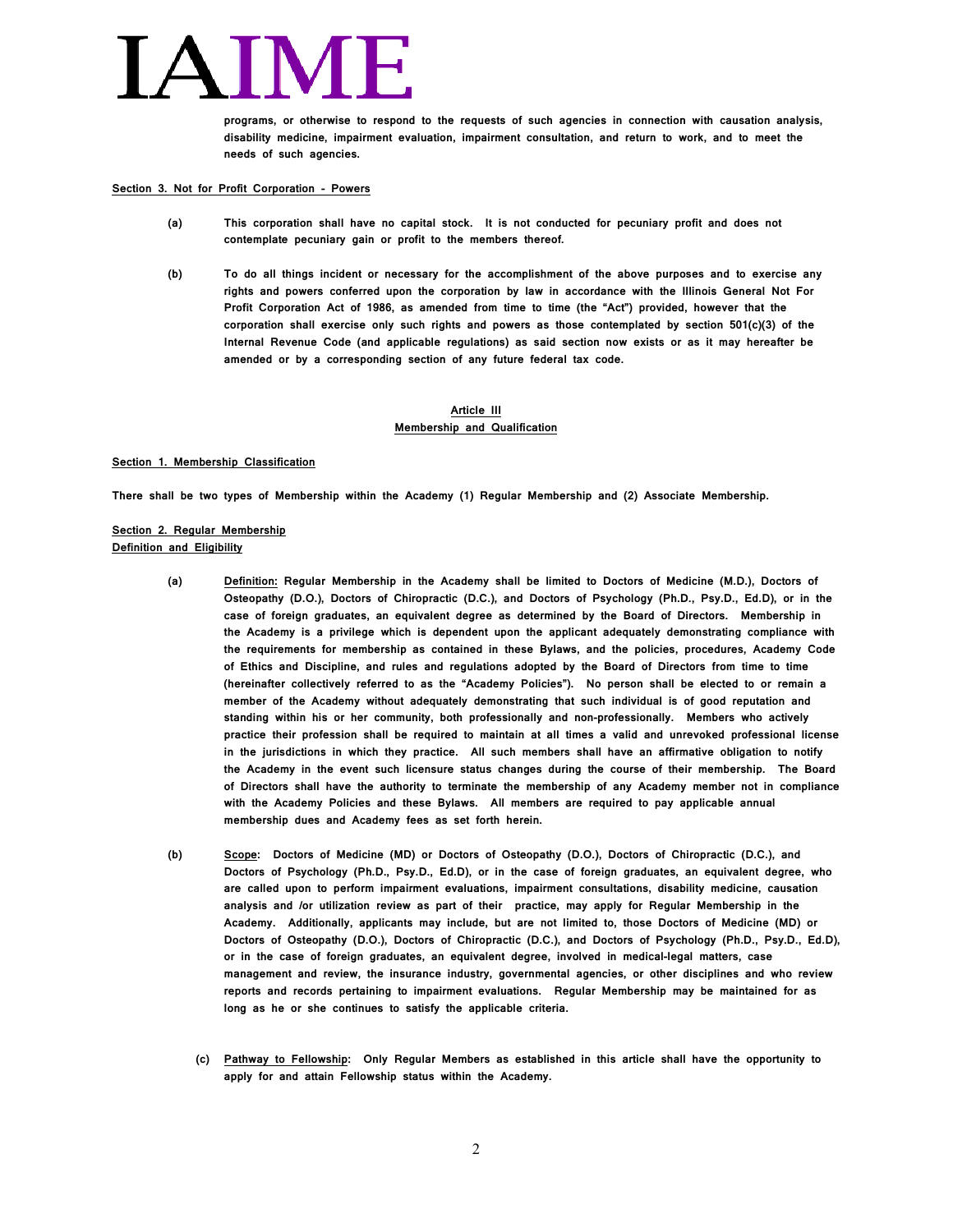## VIME.

### **Section 3. Associate Membership Definition and Eligibility**

- **(a) Associate Membership in the Academy shall be available to those applicants not meeting the Regular Membership requirements as stated in Section 2 of this Article, but who are involved in causation analysis, medicolegal consultation, disability medicine, impairment evaluation or management, or impairment consultation or utilization review. Such individuals may include, but are not limited to Physician's Assistants, Nurse Practitioners, Registered Nurses, Certified Case Managers, or others with knowledge and interest in the field of impairment evaluation and management.**
- **(b) Eligibility: The application and acceptance process for Associate Membership shall be set by the Board of Directors. Those applicants seeking Associate Membership shall also be held to the Academy Code of Ethics, Academy Policies, Discipline, and shall maintain a good reputation within their communities both professionally and non-professionally.**
- **(c) Voting Rights and Academy Privileges: Associate Members shall not have the privilege or right to sit for or vote during Academy Meetings as set forth within Article VIII of these bylaws. Associate Members shall not have the ability to apply for or receive Fellowship status within the Academy.**

#### **Section 4. Application Procedures**

**Membership in the Academy is granted upon application to the Academy and acceptance by the Membership Committee and the Board of Directors as established by the Academy in these Bylaws and the Academy Policies. Such decisions shall be governed by Article XIII, Section 2 of these bylaws.** 

### **Article IV Fellowship**

#### **Section 1. Classifications of Fellowship**

**There shall be three sub-classifications of Fellows which shall be designated Active Fellows, Emeritus Fellows and Inactive Fellows. Only Active and Emeritus Fellows shall have the right to vote and serve on the Board of Directors of the Academy. Active Fellow status shall be limited to those individuals who satisfy the applicable requirements as set forth in this Article IV or as otherwise determined from time to time by the Board of Directors. In order to remain in the Fellow class, all Fellows shall continuously meet the criteria for Fellowship and shall at all times retain membership in good standing in the Academy.**

- **(a) Active Fellows: Any Regular member in good standing may apply for membership in the Active Fellow class. In order to be appointed to Active Fellow status, the member shall have: 1) submitted an application to the Membership Committee and the Board of Directors;2) successfully completed the continuing medical education courses required for Fellowship status as set forth in the Academy Policies; 3) hold a current Certified MedicoLegal Evaluator (CMLE) certification; 4) received approval by the Membership Committee; 5) met other criteria set forth by the Board of Directors; and 6) received the affirmative vote of two-thirds (2/3) of the directors then in office to advance to Fellowship status. The Board of Directors may from time to time grant Active Fellow status to physicians, chiropractors and psychologists recognized as experts in the fields of practice related to disability medicine, impairment evaluation and impairment consultation, by waiving certain Fellowship requirements. Fellows admitted in this manner shall require the affirmative vote of three-fourths (3/4) of the Board of Directors. Fellows admitted in this manner will be required to pay the same initiation fee and dues, unless specifically waived by the Board of Directors, and will be subject to all Academy Policies. Active Fellows must comply with ongoing requirements as established by the Board of Directors. Active Fellows shall have voting rights as set forth in these Bylaws.**
- **(b) Emeritus Fellows: A Fellow who has retired from the practice of medicine and who has maintained Active Fellow status in good standing for at least five (5) years prior thereto may be transferred to Emeritus Fellow status upon such Fellow's request, provided that the Membership Committee and a majority of the directors then in office approve of such transfer. Emeritus Fellows must comply with ongoing continuing medical**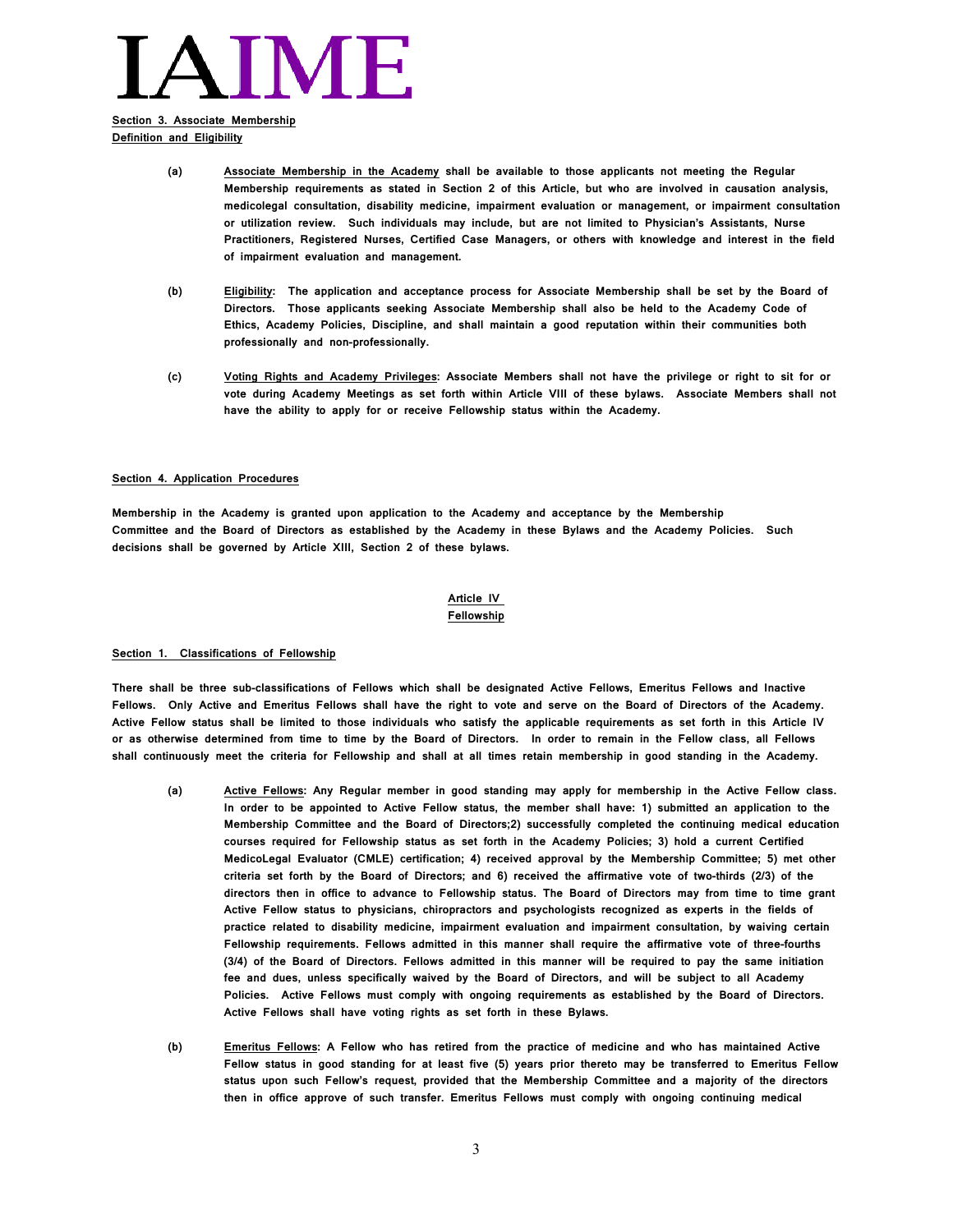## AIN

**education requirements as established by the Board of Directors as well as annual Emeritus dues payment. Emeritus Fellows shall have voting rights as set forth in these Bylaws.**

**(c) Inactive Fellows: An Active Fellow who is not actively practicing medicine or who chooses not to fulfill continuing medical education requirements required for maintaining Active Fellowship for a period in excess of six (6) months and is unable to engage in the practice of medicine or assume duties of a medically oriented nature may be transferred from Active Fellow status to Inactive Fellow status. A request for such transfer must be made in writing to the Academy. The status of those in this category will be reviewed annually by the Membership Committee and the Board of Directors. Inactive Fellows shall have no voting rights.**

#### **Section 2. Transfer Procedures**

**Requests for change in classification of Fellowship status shall be forwarded by the Academy to the Membership Committee for its review and recommendations. The Membership Committee shall review the request for transfer and forward its recommendations to the Board of Directors. Any change in classification of Fellow status shall require the approval of the Board of Directors.**

#### **Section 3. Fellowship Designation and Definition**

**For purposes of this Academy, Fellowship shall be considered a separate membership classification and shall also be considered an earned degree. Fellows shall continue to hold membership in this organization based upon the criteria as set forth in Article III of the Bylaws.**

#### **Article V. Governance**

#### **Section 1. Board of Directors Powers**

**The business and affairs of the Academy shall be managed by or under the direction of the Board of Directors and the Board of Directors shall have full authority to carry out the functions of directors authorized by the Act.**

#### **Section 2. Board of Directors Composition, Tenure and Qualifications**

**The Board of Directors shall consist of the officers of the Academy and six (6) directors at large elected from among the Active and Emeritus Fellows in good standing for staggered three (3) year terms with two (2) directors being elected each year. The above-described Board members shall have voting privileges at Board of Director meetings. The Executive Director shall be an**  ex-officio **member of the Board without vote. No Fellow shall hold more than one (1) elected office at a time.**

#### **Section 3. Board of Directors Regular Meetings**

**The Board of Directors shall designate the hour and place of its regular meetings and shall hold such meetings at such a time and place as designated by resolution of the Board.**

#### **Section 4. Special Meetings**

**Special meetings of the Board of Directors may be called by the President or by a majority of the directors. Notice of any special meeting of the Board of Directors shall be given at least seven (7) days prior thereto by written notice and delivered personally or sent by mail, overnight courier, facsimile, or email. Any director may waive notice of any meeting. The attendance of any director at any meeting shall constitute a waiver of notice of such meeting, except where a director attends a meeting for the express purpose of objecting to the transaction of any business because the meeting is not lawfully called or convened. The business to be transacted at, and the purpose of, special meetings of the Board must be specified in the notice of the special meeting.**

#### **Section 5. Telephone Conference Meetings**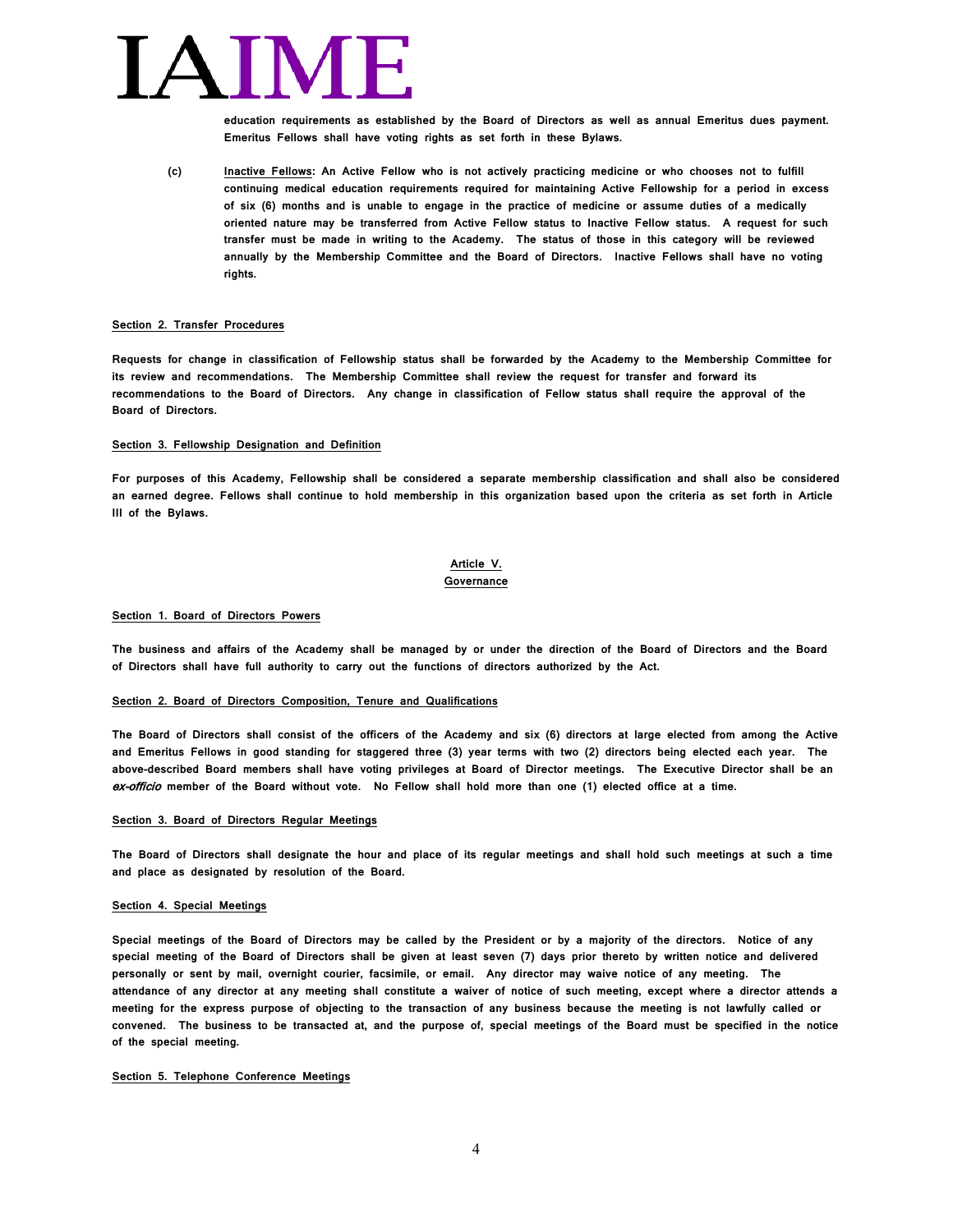**The Board of Directors may meet by a telephone conference call or other teleconferencing medium. The actions taken at such a meeting at which a quorum is present shall be deemed to be the actions of the Board of Directors.**

#### **Section 6. Quorum; Manner of Acting at Board Meetings**

**A majority of the directors then in office being present when the meeting is called to order shall constitute a quorum. If through resignation or other actions, Board members leave the meeting, the remaining Board Members shall constitute a quorum. The affirmative vote of a majority of the directors at a meeting at which a quorum is present shall constitute action by the Board of Directors.**

#### **Section 7. Action by Unanimous Written Consent**

**Any action which is required to or which may be taken at a Board of Directors meeting may be taken without a meeting if consent in writing, including via email or other electronic medium, setting forth the proposed action is approved by all of the directors then in office. Such consent shall have the same force and effect as a unanimous vote of all of the directors.**

#### **Section 8. Removal**

**Any director may be removed, with cause, by the affirmative vote of two-thirds (2/3) of the Fellows who are entitled to vote and are present at a meeting at which a quorum is present.** 

#### **Section 9. Resignation**

**Any director may resign at any time by giving written notice to the President or Secretary/Treasurer. Such resignation shall take effect at the time specified therein or, if no time is so specified, shall take effect immediately and, unless otherwise specified therein, the acceptance of such resignation shall not be necessary to make it effective. Any officer who resigns and has not fulfilled his/her term shall not function as a "past officer" of the Academy with respect to the term that was unfulfilled.**

#### **Section 10. Vacancies**

**Any vacancy occurring on the Board of Directors, or any directorship to be filled by reason of an increase in the number of directors, shall be filled by action of the remaining Board of Directors. Each director so appointed to fill a vacancy shall hold office until the next meeting of members at which directors are elected, at which time the members shall elect a director to fill such vacancy for the remainder of the respective term. Under these circumstances, the Board member filling the vacancy shall be considered an "acting" officer or Board member until the next meeting of members at which Officers and Directors are elected. In this case, the Director may hold office in the "acting" capacity and continue on the Board as a Director for his/her unexpired term after the election.**

#### **Section 11. Executive Director**

**The Board of Directors shall have the authority to retain an Executive Director who shall serve as an administrative agent to the Academy and carry out such duties and responsibilities as are determined from time to time by the Board of Directors. The Executive Director may serve at the request of the Board of Directors as an advisory member, without vote, of any Committee as hereinafter defined.**

#### **Section 12. Compensation of Directors**

**The Board of Directors shall serve without compensation but shall be reimbursed by the Academy for reasonable expenses, if any, incurred in connection with attendance at any annual, regular or special meeting of the Board; provided, however, that receipts for such expenses shall be submitted to the Executive Director. Nothing herein contained shall be construed to preclude any director from serving the Academy in any other capacity and receiving compensation therefore at a salary as may be determined by the Board of Directors from time to time.**

### **Article VI Officers**

#### **Section 1. Composition, Election and Term**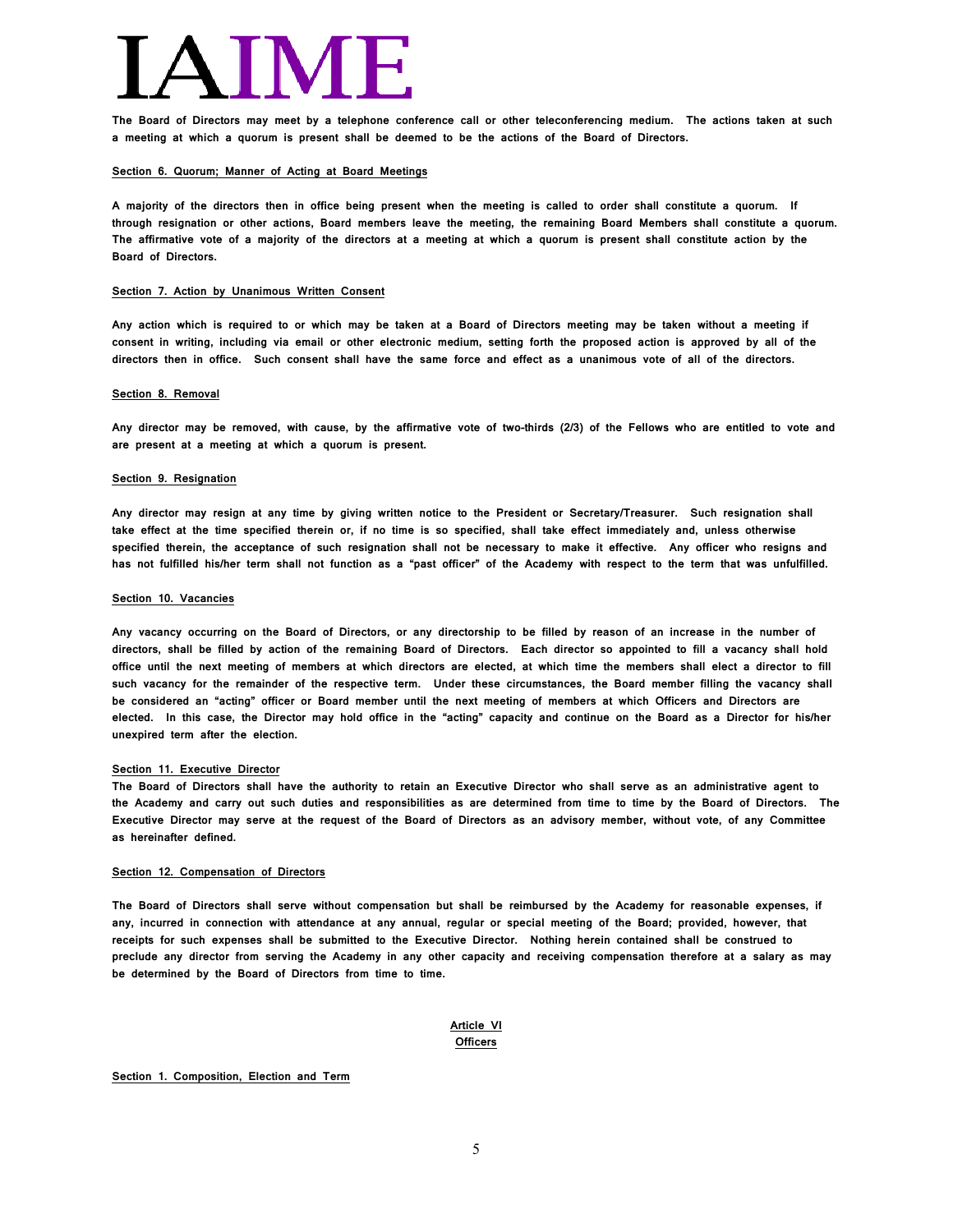**The officers of the Academy shall be as follows: President, Vice-President/President-Elect, Secretary/Treasurer, Immediate Past President. Only Active and Emeritus Fellows shall be eligible to be officers. All terms of officers shall be one (1) year or until a successor has been duly elected and qualified, provided that any officer may serve a maximum of two (2) consecutive terms.**

#### **Section 2. President**

**The President shall be the titular head of the Academy and shall preside at meetings of the Board and its Executive Committee. The President may sign, with the Secretary/Treasurer or any other proper officer or agent of the Academy authorized by the Board of Directors, any deeds, mortgages, bonds, contracts or other instruments which the Board of Directors has authorized to be executed. The President shall be an** ex-officio **member of all committees except the Nominating Committee. The President shall perform all duties incident to the office of President and such other duties as may be prescribed by the Board of Directors from time to time.**

#### **Section 3. Vice President/President-Elect**

**The Vice President/President-Elect shall perform such duties from time to time as may be assigned by the President or the Board of Directors. The Vice President/President-Elect shall perform the duties of the President in the President's absence or death, or if the President is unable to or refuses to act. When so acting, the Vice President shall have the powers of and be subject to all restrictions upon the President. The Vice President/President-Elect shall become acquainted with all matters pertaining to the work and affairs of the Academy in property preparing for the office of President, which office is automatically assumed at the expiration of the term as President-Elect.** 

#### **Section 4. Secretary/Treasurer**

**The Secretary/Treasurer shall be responsible for a quarterly accounting of any and all funds, assets, and financial transactions of the Academy. The Secretary/Treasurer shall submit a written report of such accounting to the Board of Directors upon request and to the members at the annual business meeting of the Academy. The Secretary/Treasurer shall ensure that the accounts of the Academy are audited annually by a certified public accountant. An audited financial statement will be provided to members upon request at cost. The Secretary/Treasurer is also responsible for the preparation of the Academy's annual budget and submission of the annual budget to the Board of Directors prior to the Annual Business Meeting at a time specified by the Board of Directors. The Secretary/Treasurer shall perform all duties incident to the office of the Treasurer and such other duties as may be assigned from time to time by the President or by the Board of Directors. The Board of Directors may require that the Secretary/Treasurer be bonded during his or her term or terms of office, in such amounts as the Board may determine.** 

**The term of the office of Secretary/Treasurer shall be one (1) year. A maximum of two (2) consecutive terms may be served.**

**The Secretary/Treasurer shall be responsible for taking all minutes of all meetings of the Academy and the Board of Directors and shall see that the seal of the Academy is affixed to all documents as required by law. The Secretary/Treasurer shall see that a registry of the Post Office address of each Fellow or Associate Member is kept, and of the names of all those who attend any meeting of the Academy. The Secretary/Treasurer shall also prepare an annual report to be submitted to the membership of the Academy.**

#### **Section 5. Immediate Past President**

**The immediate past president shall be a member of the Board of Directors and shall serve as Immediate Past President for a period of one year following his or her term as president. Such term shall begin at the conclusion of his or her term as president and expire at the conclusion of the next ensuing annual meeting.** 

**The Immediate Past President shall preside over all general meetings of the Academy. The Immediate Past President shall be ex officio a member of all standing committees.**

#### **Section 6. Vacancies**

**Vacancies occurring in any office for any reason shall be filled for the unexpired term by a majority vote of the Board of Directors at any regular or special meeting.**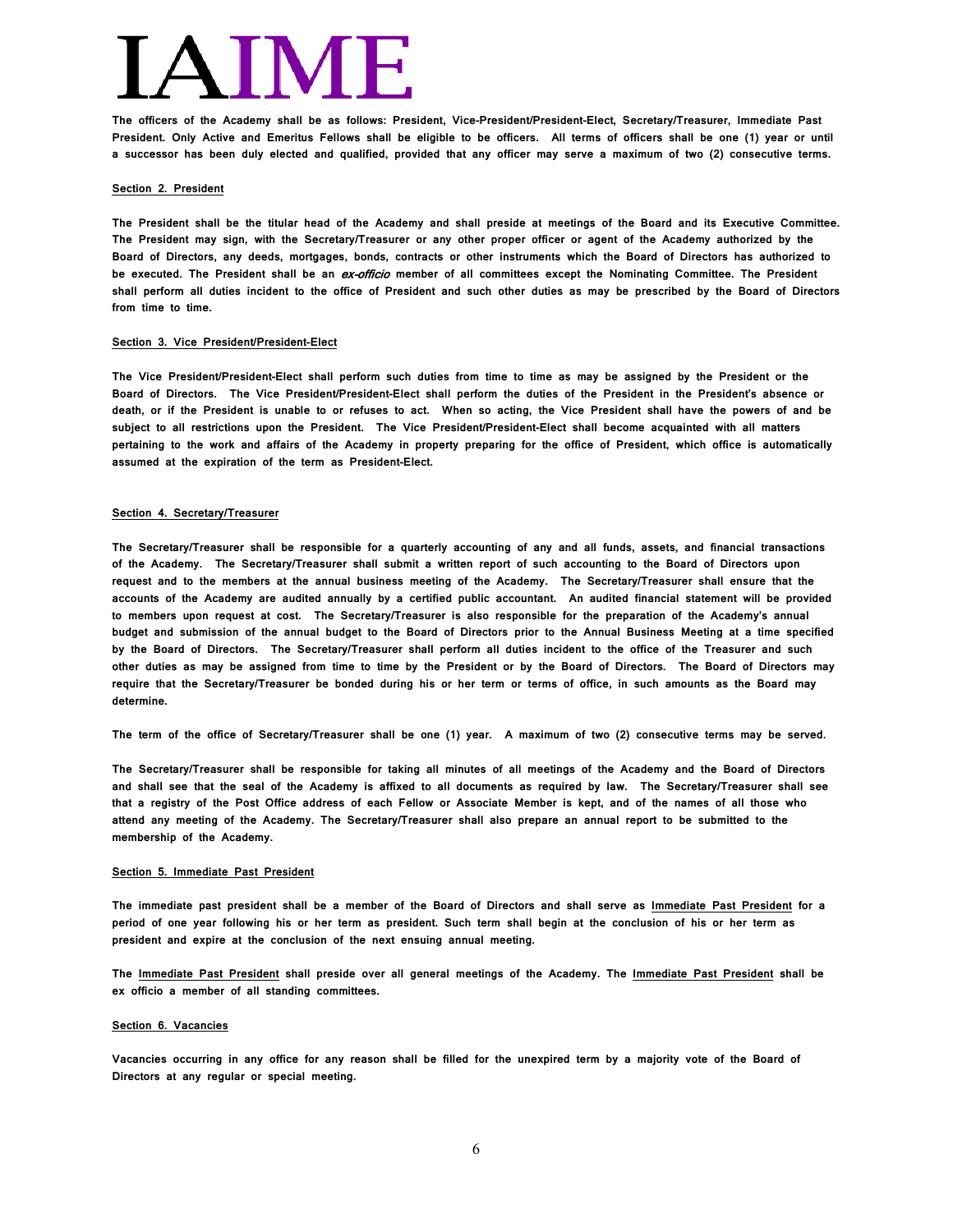

#### **Section 7. Resignation**

**Any officer may resign at any time by giving written notice to the President or Secretary/Treasurer. Any such resignation shall take effect at the time specified therein and, if no effective date is specified, such resignation shall take place immediately and, unless otherwise specified therein, the acceptance of such resignation shall not be necessary to make it effective. Any officer who resigns and has not fulfilled his/her term shall not function as a "past officer" of the Academy with respect to the term, which was unfulfilled.**

#### **Article VII Elections of Directors and Officers**

#### **Section 1. Nomination**

**The Nominating Committee shall review the criteria for the qualification and selection of members of the Board of Directors, which criteria shall be set forth in a statement of policy which may be amended from time to time by the affirmative vote of a majority of the Board of Directors. From and after the adoption of these Bylaws, the Nominating Committee shall identify candidates who are qualified, willing and able to serve on the Board of Directors. Candidates for Board positions shall be required to submit an application to and be interviewed by the Nominating Committee. The Nominating Committee shall prepare a slate of candidates for the available positions on the Board of Directors. The slate is then presented to the Fellows in writing along with a brief biographical description of each candidate prior to the Annual Business Meeting.**

**At least ninety (90) days prior to the annual election of directors and officers at the Annual Business meeting, the membership shall be notified of the "call for nominations". The method of nomination shall be through one (1) or more of the Academy's publications, facsimile, electronic mail or U.S. mail. Each member shall have the opportunity to respond in writing for the purpose of submitting nominations to the Nominating Committee. The Nominating Committee shall then nominate one or more candidates for each office and shall notify the membership of its choices within forty-five (45) days of the Annual Business Meeting. The name(s) of additional nominees submitted to the Nominating Committee in writing over the signature of at least twenty (20) fellows within twenty (20) days after the mailing of the Nominating Committee report shall be added to the ballot. The ballot shall indicate which nominees were nominated by petition. All candidates for election, regardless of how nominated, must satisfy the criteria for qualification and selection established by the Nominating Committee.**

#### **Section 2. Election and Term**

**Past Presidents of IAIME are not eligible to serve as Directors or as Officers, excluding the Immediate Past President, who will serve as an officer during his term office.** 

**A majority vote of all Fellows registered for the Annual Meeting, entitled to vote and attending the Annual Business Meeting virtually or in-person shall be required for election of directors and officers. The directors and officers elected at such meeting shall assume their duties immediately following adjournment of the Annual Business Meeting, except the Vice President/President-Elect shall receive the gavel and assume the office of President during the course of the meeting. Directors may serve a maximum of two (2) consecutive terms. The term of office for each Director and Officer is delineated in Article V Section 2 and Article VI Section 1 of these Bylaws.**

#### **Section 3. Nominating Committee**

**The Nominating Committee shall consist of the two (2) most immediate Past Presidents one (1) non-officer Board member who is not standing for re-election to the Board or election as an Officer and at least two (2) Fellows at-large. If a vacancy occurs within the Nominating Committee by reason of resignation, the Board of Directors may fill the vacancy by majority vote. The approval of the Nominating Committee members shall follow that which is prescribed in Article IX of the Bylaws.** 

#### **Section 4. Elections of Directors and Officers**

**The person receiving the greatest number of votes for a position shall be declared elected, except when more than two names are submitted for any position, a majority shall be necessary for election. In the event no candidate receives a majority vote, a runoff election will be held between the two candidates receiving the highest number of votes.**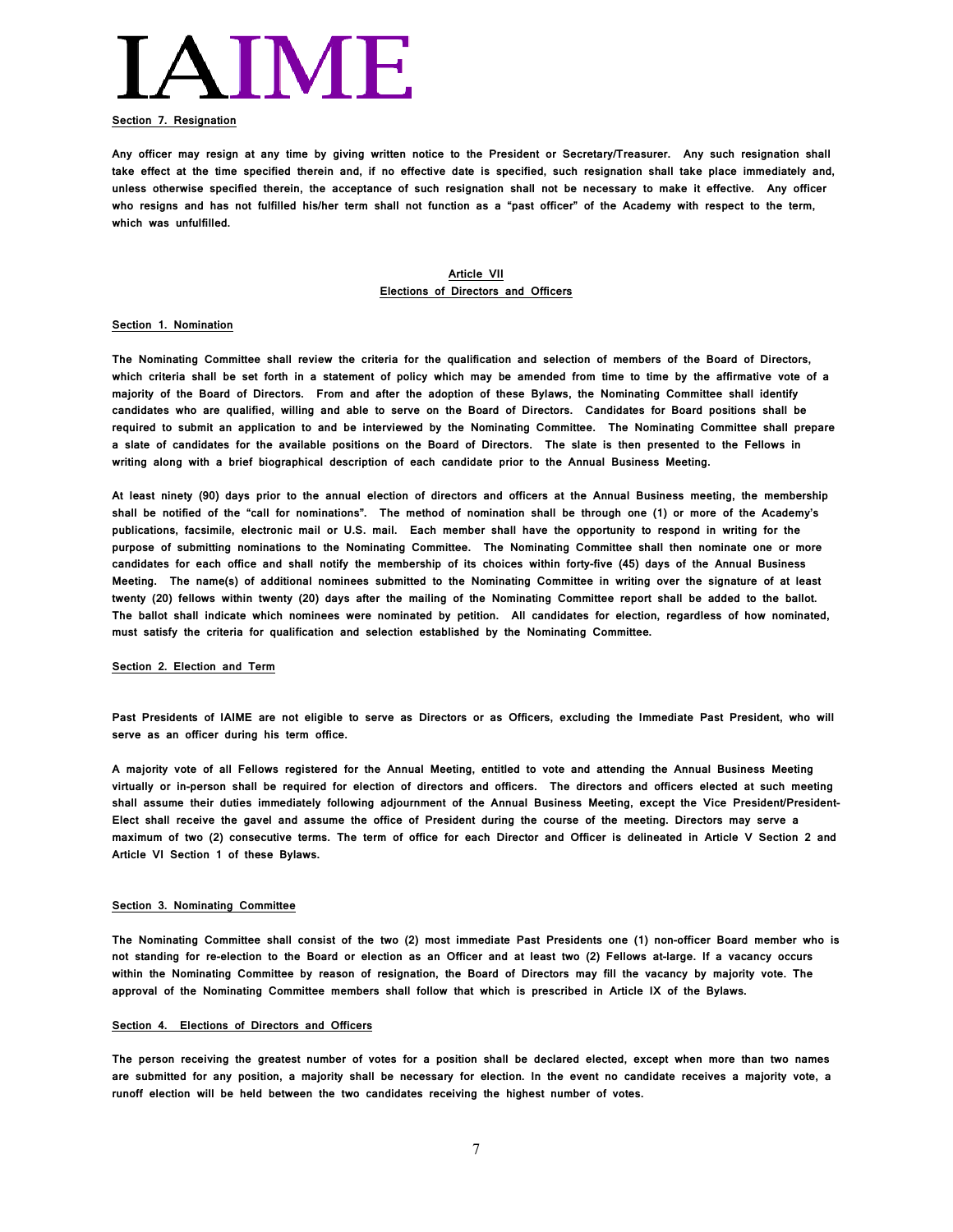

#### **Section 5. Certification**

**Each member of the election vote counting committee present shall duly certify the tally sheet, keeping its information secret, and it shall promptly be delivered to the President of the Academy, who shall make the results of the election known to the membership. The tally sheet and all ballots shall be kept intact, subject to call of the Board of Directors, for a period of 30 calendar days following the election. All ballots shall be destroyed 30 working days after the election if uncontested, or five days after the final disposition of a contest.**

#### **Article VIII Academy Meetings**

#### **Section 1. Annual Business Meeting**

**The Annual Business Meeting shall be the annual meeting of Fellows for the purpose of electing directors and officers to the Board of Directors and for transacting such other business as may come before the Fellows. The Annual Business Meeting shall take place at such time and place as designated by the Board of Directors and as set forth in the meeting notice. Only Active and Emeritus Fellows of the Academy, others designated by the Board of Directors and necessary Academy staff shall attend the Annual Business Meeting.**

#### **Section 2. Annual Scientific Meeting**

**The annual scientific meeting shall consist of educational and scientific programs and exhibits and shall be scheduled by the Board of Directors to coordinate with the Annual Business Meeting.** 

#### **Section 3. Ceremonial Meetings**

**Ceremonial meetings may be scheduled by the Board of Directors in conjunction with the annual scientific meeting.**

#### **Section 4. Special Business Meetings**

**A special business meeting of the Academy Fellowship may be called by the President or by resolution of the Board of Directors. Special business meetings may also be called by a written petition to the President signed by at least one-twentieth (1/20) of Fellows entitled to vote at such a meeting. The time, place and location of said meeting shall be fixed by the Board of Directors not less than forty-five (45) days or more than ninety (90) days from the date of receipt of the petition.**

#### **Section 5. Other Meetings**

**Regional and other meetings of members may be held with the approval of the Board of Directors.**

#### **Section 6. Notice of Meetings**

**Notice of fellow meetings shall be mailed or sent by electronic mail by or at the direction of the Secretary to each fellow, addressed to their residence or usual place of business, not less than five (5) nor more than sixty (60) days prior to the date of the meeting, provided that the notice of a special meeting shall contain the purpose or purposes for which the meeting is called and further provided that in the case of the removal of one or more directors, a merger, consolidation, dissolution or sale, lease or exchange of assets, notice shall be delivered to each fellow of record entitled to vote at such meeting not less than twenty (20) nor more than sixty (60) days before the date of the meeting. In the event of an amendment to the Bylaws which alters the voting rights as provided in Article XV, the meeting notice shall set forth the proposed amendment or a summary of the changes to be affected thereby.**

#### **Section 7. Quorum and Manner of Acting**

**Those Fellows present and eligible to vote at any annual or special meeting of the members shall constitute a quorum. Unless otherwise provided for in these Bylaws, the affirmative vote of a majority of the votes present and voted shall be the act of the fellows at a meeting at which a quorum is present.** 

#### **Section 8. Voting Rights**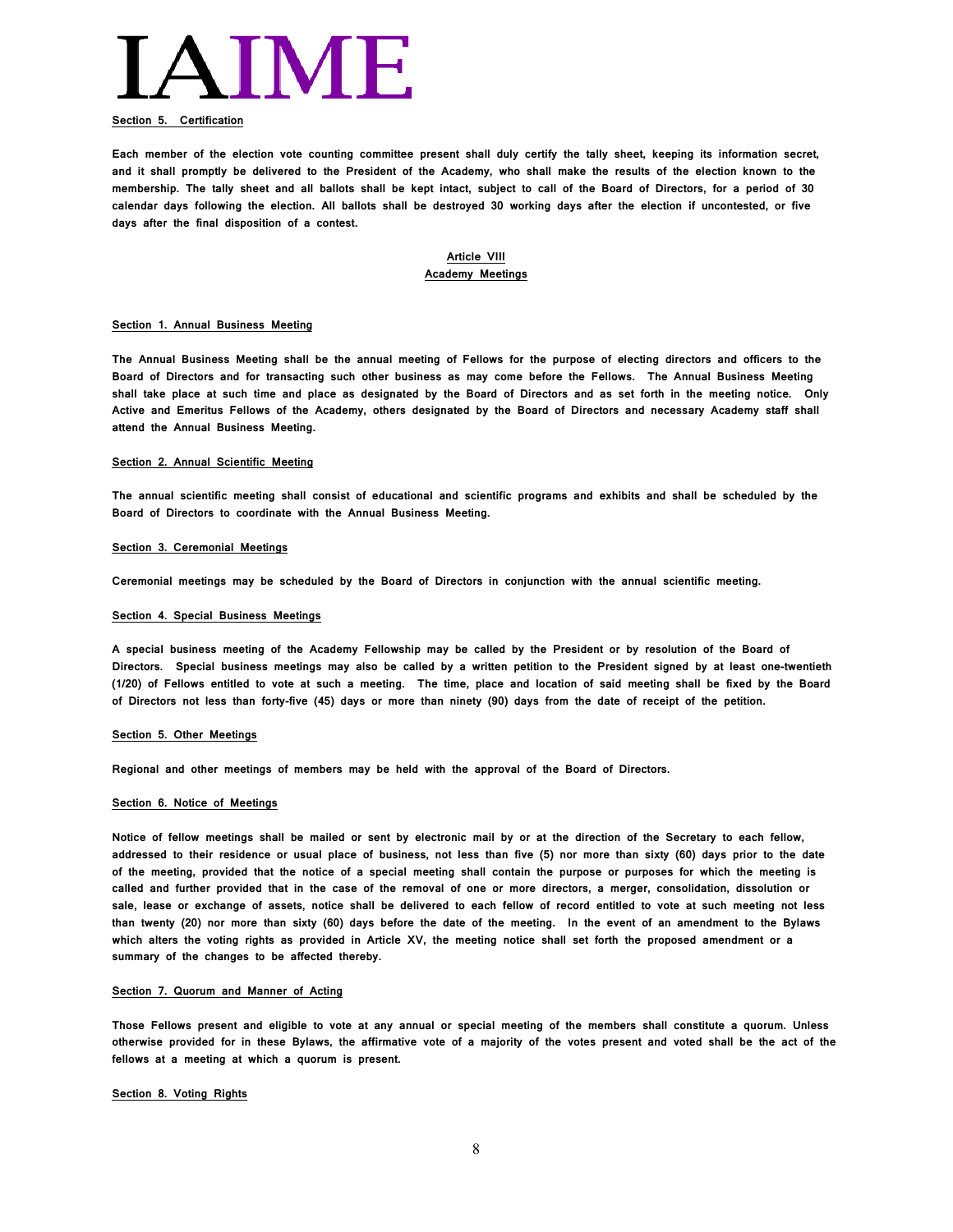**Each fellow entitled to vote shall have one vote on each matter submitted to a vote of the fellows. Voting rights as specified by these Bylaws shall be exercised by such fellow in attendance. No proxy voting by fellows shall be allowed.**

#### **Article IX Committees of the Board of Directors**

#### **Section 1. Committees of the Board of Directors**

**The President shall have authority to establish such committees as are deemed necessary to further the purposes and goals of the Academy (the "Committees"). The Committees may be formed as standing committees ("Standing Committees"), subject to the requirements for such committees as set forth in this Article, advisory committees, or special committees formed on an** ad hoc **basis. Unless otherwise provided herein, the Board Committees shall be responsible to the Board of Directors and shall not have authority to take action on behalf of or otherwise bind the Academy or Board of Directors, but shall undertake to review matters described herein and make recommendations to the full Board of Directors.**

#### **Section 2. General Conditions of Committees**

- **(a) Except as otherwise provided herein, the membership on all Committees shall be appointed by the President, subject to the approval of the Board of Directors.**
- **(b) The term of office of members of all Committees shall commence immediately following the meeting at which they are appointed and shall continue until the close of the next annual meeting of the Board of Directors or until successors are elected and assume their respective duties.**
- **(c) The chairpersons of all Committees shall be appointed by the President, subject to approval by the Board of Directors. Chairpersons shall act to discharge their duties and obligations in a responsible and timely manner, subject to removal in the event that the Board of Directors determines such action to be in the best interest of the Academy. Vacancies created in the position of committee chairperson shall be appointed for the remainder of the term by the President and subject to approval by the Board of Directors.**
- **(d) Each Committee shall meet at the call of its chairperson at an hour and place to be stated in the call. A majority of committee members shall constitute a quorum and the act of a majority of the members present at a meeting at which a quorum is present shall be the act of the committee.**
- **(e) Vacancies in the membership of any committee may be filled by an appointment made by the President subject to approval by the Board of Directors.**
- **(f) Each Committee shall prepare a written report of committee activities for submission to the Board of Directors prior to the Annual Business Meeting and as otherwise requested by the Board.**

#### **Section 3. Standing Committees: The Executive Committee**

**Standing Committees shall include, without limitation, the Executive Committee, as set forth below.**

- **(a) The Executive Committee**
	- **(1) The Executive Committee shall consist of the President, the Immediate Past President, Vice President/President-Elect, the Secretary/Treasurer, as well as additional members appointed by the President from among the Board of Directors, subject to the approval of the Board of Directors. The President shall preside at all meetings of the Executive Committee.**
	- **(2) The Executive Committee shall meet upon the call of the President and shall have the power to transact all regular business of the Academy during the interim between meetings of the Board of Directors; provided, however, that the Executive Committee shall not:**
		- **(a) Adopt a plan for the distribution of the assets of the Academy, or for dissolution;**
		- **(b) Fill vacancies on the Board or on any of its committees;**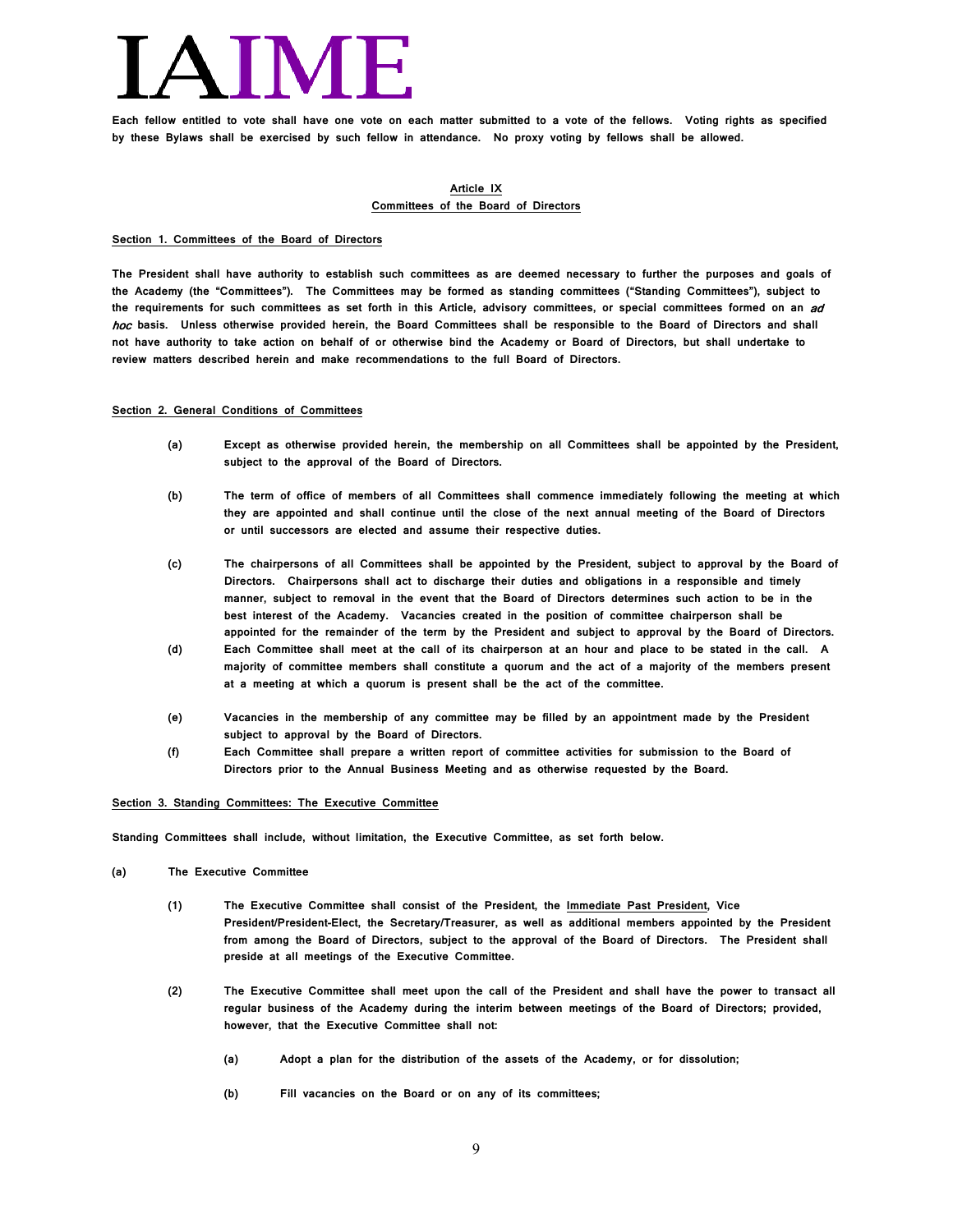

- **(c) Elect, appoint or remove any officer or director or member of any committee;**
- **(d) Adopt, amend, or repeal the Bylaws or the Articles of Incorporation;**
- **(e) Adopt a plan of merger or adopt a plan of consolidation with another corporation, or authorize the sale, lease, exchange or mortgage of all or substantially all of the property or assets of the Academy;**
- **(f) Amend, alter, repeal or take action inconsistent with any resolution or action of the Board of Directors when the resolution or action of the Board of Directors provides by its terms that it shall not be amended, altered, or repealed by action of a committee; or**
- **(g) Approve or recommend to members any act that is required by the Act or by these Bylaws to be approved by members.**
- **(3) Any action taken by the Executive Committee shall not conflict with these Bylaws, the Academy Policies or the expressed wishes of the Board of Directors, and the Executive Committee shall promptly advise the Board of Directors of its actions.**
- **(4) The Executive Committee shall also function as the Finance Committee until such time as the President and the Board of Directors appoint a Finance Committee. In such capacity, the Executive Committee shall review and make recommendations with respect to the finances of the Academy. The Executive Committee shall make such reports regarding income and expenditures as the Executive Committee determines are appropriate or as the Board of Directors may from time to time direct.**
- **(b) The Examination and Certification Committee**
	- **(1) The Examination and Certification Committee shall consist of a Past President of the Academy, the Secretary/Treasurer, two members of the Board of Directors, and two fellows-at-large. The President upon approval of the Board of Directors may appoint additional members.**
	- **(2) The term of appointment for the Committee shall be two years, with the exception of the Secretary/Treasurer who shall serve a one-year term. The Board of Directors and fellows-at-large members shall serve staggered terms so that one Director and one fellow-at-large are newly appointed each year.**
	- **(3) The Committee's purposes are as follows:**
		- **(a) To maintain the integrity of the Certification Examination**
		- **(b) To be responsible for validation of new questions for the Certification Examination**
		- **(c) In consultation with psychometric experts, rotate questions and provide new questions as necessary**
		- **(d) Oversee scoring of the examination**
		- **(e) Answer and address any issues pertaining to exam integrity**
		- **(f) Report to the Executive Director and Board of Directors those members and fellows who have successfully passed the certification examination so that their certification can be appropriately recorded and a designation provided through the Academy directory**

#### **Section 4. Advisory Committees**

**(a) The President may appoint advisory committees for such purposes and for such duration as may be determined are necessary from time to time, subject to the approval of the Board of Directors. Membership on advisory committees may be comprised of directors, members, professionals or other individuals committed to the purposes, goals and objectives of the Academy who are willing and able to provide insight, direction or assistance to the Board of Directors upon request.**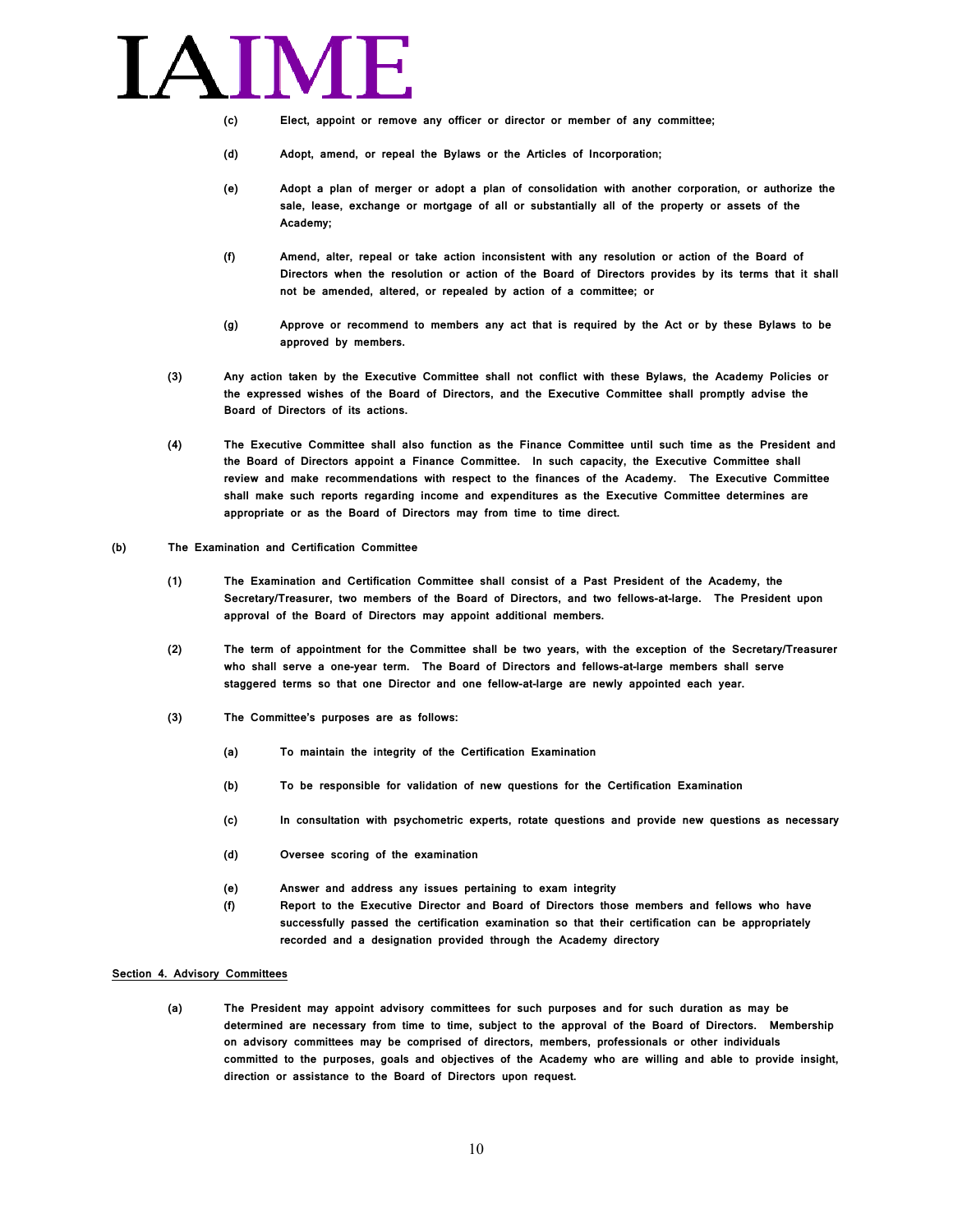**(b) The advisory committees of the Board of Directors may include, without limitation, the Continuing Medical Education Committee, the Membership Committee, Nominating Committee, the Publications Committee, the Past Presidents Committee, the Bylaws and Ethics Committee, a Program Committee, a Finance Committee, and the Public Affairs Committee. The President shall appoint a chairperson for each advisory committee, subject to approval by the Board of Directors and in accordance with the provisions of these Bylaws. The duties and responsibilities of the chairperson of each advisory committee and the purpose and function of each such committee shall be as set forth in the Academy Policies or as otherwise determined by the Board of Directors.**

#### **Section 5. Special Committees**

**The President shall have the authority to appoint special committees as necessary to accomplish a particular purpose, subject to the approval of the Board of Directors.**

#### **Section 6. Attendance By Telephone**

**Any or all of the members of a committee may participate in a meeting of the committee by means of a conference telephone or similar communications equipment by which all persons participating in the meeting can communicate with each other. Participation in this manner constitutes presence in person at the meeting.**

#### **Article X Dues and Assessments**

#### **Section 1. General Dues and Fees**

**All Academy members shall be required to pay an application fee when applying for membership, an initiation fee upon acceptance to the Academy by the Membership Committee and confirmation by the Board of Directors, annual membership dues as a member or a Fellow, educational course fees, if applicable, and other costs related to Academy membership, as shall be determined from time to time by the Board of Directors.**

#### **Section 2. Life Membership Alternative**

**As an alternative to yearly dues assessment and payment, upon payment of a life membership fee, as set by the Board of Directors, a member and/or fellow would be granted life membership and/or fellowship within the Academy absolving them of the yearly dues assessment. Requirements for continuing membership and/or fellowship as set forth within the Academy's bylaws and policies shall remain in force for a member and/or fellow who elects the life membership payment. In no such circumstance may the member and/or fellow who elects this payment option request refund of any or all of the life membership dues assessment regardless of such circumstances as inability to meet continuing education requirements, death, voluntary termination, loss of license to practice medicine, or any other change in the practice status of the member and/or fellow.**

#### **Article XI**

#### **Parliamentary Authority**

**All meetings of the Academy shall be governed by Robert's Rules or Order, Newly Revised, in all cases in which they are applicable and are not inconsistent with these Bylaws and any special rules of order this Academy may adopt.**

### **Article XII Ethics and Discipline**

#### **Section 1. General Principles**

**By specific action of the Academy's Board of Directors or Voting Fellowship, policies or positions relating to ethical issues, including conflict of interest may be adopted.** 

#### **Section 2. Disciplinary Action**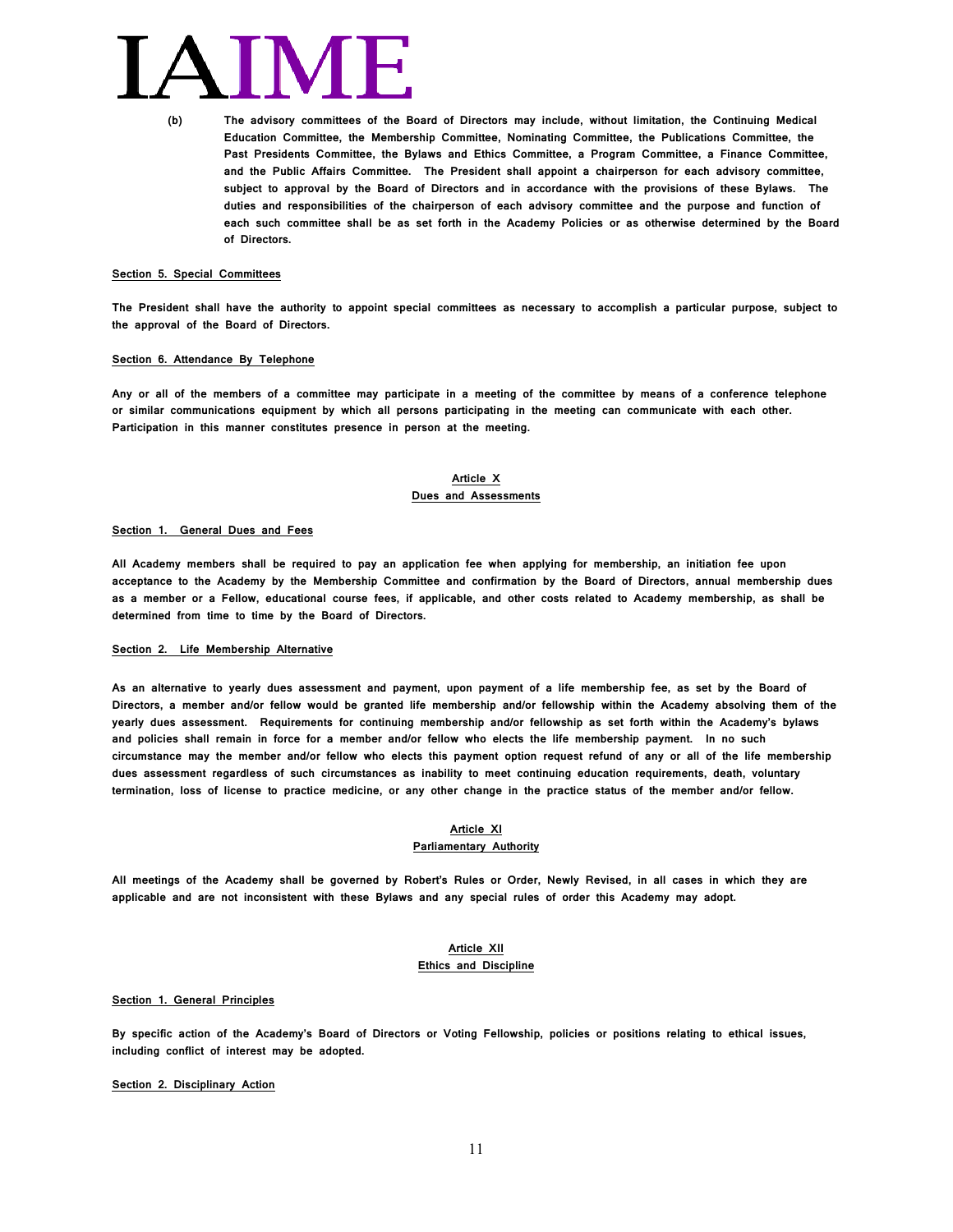**If any member is in good faith believed to have violated the principles of Medical Ethics or the Bylaws of the Academy, or to be otherwise guilty of conduct justifying censure, suspension, or expulsion, any member may file charges against him or her. Such charges shall be made in writing to the President of the Academy. The President shall refer the complaint(s) and/or charge(s) to the Bylaws and Ethics Committee for preliminary investigation. Unethical conduct includes the following: (a) Expulsion from membership in a professional organization, association or society for reasons involving unprofessional or unethical conduct**

**(b) Revocation or suspension of a license or certification to practice in one's profession for reasons involving unprofessional or unethical conduct**

**(c) Conduct involving dishonesty, fraud, deceit, moral turpitude, misrepresentation, false testimony, or harassment based on any characteristic enumerated in Article XIV.**

**(d) Intentionally false statements that marginalize or attack IAIME, IAIME members, or executive or administrative staff**

**The Bylaws and Ethics Committee may make whatever investigation it deems necessary, and may, as appropriate, invite the Fellow or Member to meet with representatives of the Committee. The Fellow or Member may provide the Committee with whatever evidence he or she deems proper in defense of such complaint(s) and/or charge(s), and may be represented by counsel.**

**At the conclusion of their investigation, the Chair of the Bylaws and Ethics Committee shall forward a Committee report with recommendations to the Board of Directors.**

**The Board of Directors, at its next meeting, shall consider the complaint(s) and/or charge(s) and the Bylaws and Ethics Committee findings and recommendations. The Board shall either dismiss the complaint(s) and/or charge(s) or proceed with a formal hearing process as set forth hereinafter.**

**If the Board fails to dismiss the said complaint(s) and/or charge(s), it shall within 15 days notify the Fellow or Member of the complaint(s) and/or charge(s) and recommendations for discipline via certified mail. At the same time, the accused shall be notified of the time and place for hearing before the Board of Directors. Said hearing shall be not less than 15 days nor more than 6 months after the service of notice to the accused.** 

**The Board shall, after having given to the accuser and the accused every opportunity to be heard, including oral arguments and the filing and consideration of any briefs, and representation by counsel or other representative, conclude the hearing and vote to either exonerate, censure, suspend, or expel the accused Fellow or Member. Any disciplinary action of a Fellow or Member shall require approval of three-fourths (3/4) vote of the Board of Directors. The decision of the Board shall be written and delivered via certified mail, to the accused no later than 15 days after the Board decision.**

**The status of such Fellow or member shall be unaltered during these proceedings.**

**The decision of the Board shall be final.**

#### **Section 3. Representations**

**No individual shall represent himself or herself and no organization shall represent itself as a member, nor use the name, designation, symbol(s) nor corporate seal of this Academy without the prior written approval of the Academy.**

#### **Article XIII Indemnification**

#### **Section 1. Indemnification and Insurance**

**(a) The Academy shall indemnify any person who was or is a party, or is threatened to be made a party to any threatened, pending or completed action, suit or proceeding, whether civil, criminal, administrative or investigative (other than an action by or in the right of the Academy) by reason of the fact that he or she was a director, officer, employee or agent of the Academy, or who is or was serving at the request of the Academy as a director, officer, employee or agent of another association, corporation, partnership, joint venture, trust or other enterprise, against expenses (including attorneys' fees), judgments, fines and amounts paid in connection with such action, suit or proceeding, except that the Academy shall not indemnify any person in any proceeding arising from (a) any action by a person that is not in the ordinary course of**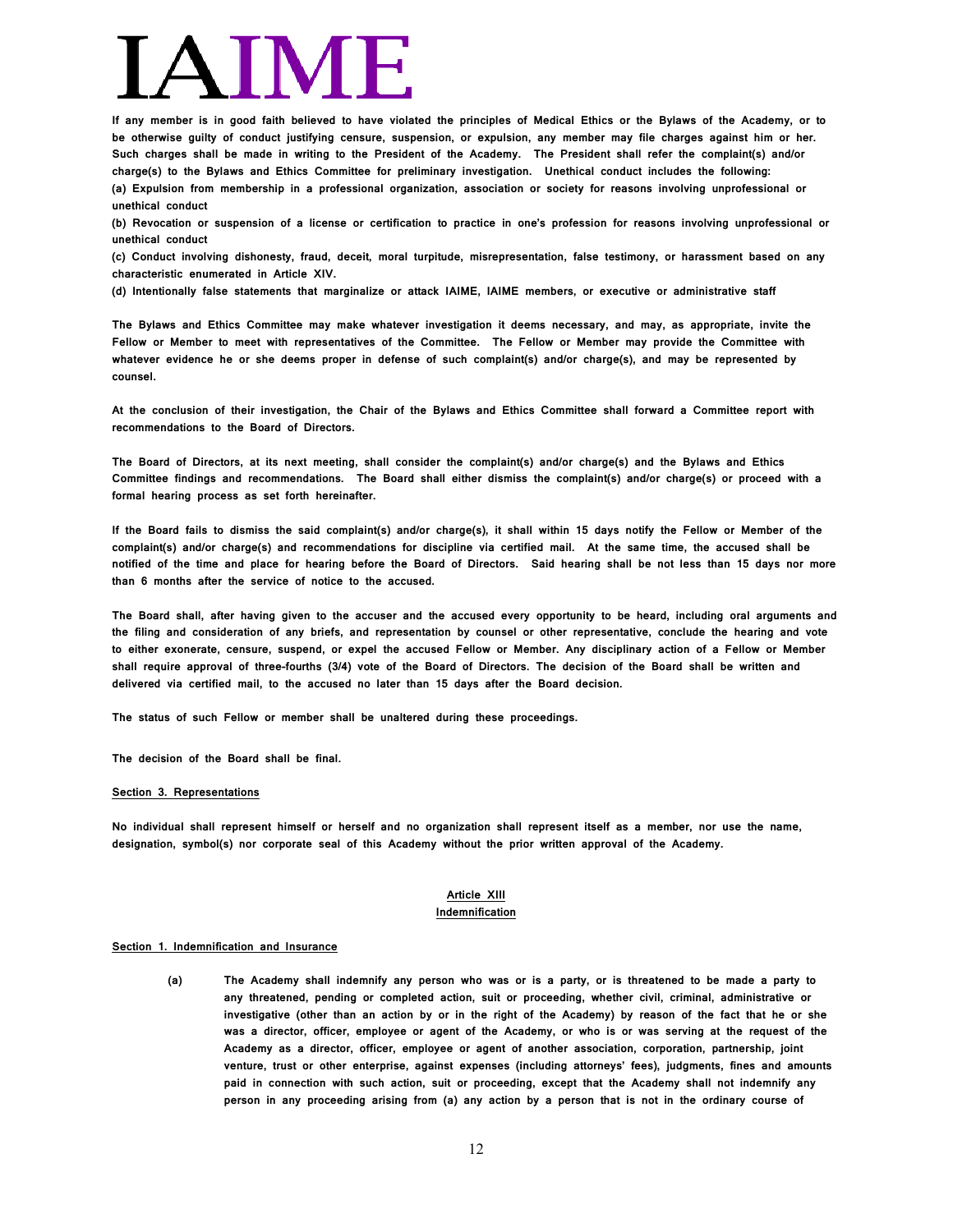# AIM

**IAIME business and taken without IAIME knowledge and consent, (b) any negligent act or omission, and (c) any intentional act that is illegal, or tortious, or otherwise wrongful.** 

- **(b) The Academy shall indemnify any person who was or is a party, or is threatened to be made a party to any threatened, pending or completed action or suit by or in the right of the Academy to procure a judgment in its favor by reason of the fact that such person is or was a director, officer, employee or agent of the Academy, or is or was serving at the request of the Academy as director, officer, employee or agent of another foundation, association, college, corporation, partnership, joint venture, trust or other enterprise, against expenses (including attorneys' fees) actually and reasonably incurred by such person in connection with the defense or settlement of such action or suit, except that the Academy shall not indemnify any person in any proceeding arising from (a) any action by a person that is not in the ordinary course of IAIME business and taken without IAIME knowledge and consent, (b) any negligent act or omission, and (c) any intentional act that is illegal, or tortious, or otherwise wrongful.**
- **(c) To the extent that the director, officer, employee or agent of the Academy has been successful, on the merits or otherwise, in the defense of any action, suit or proceeding referred to in subsections (a) and (b), or defense of any claim, issue or matter therein, such person shall be indemnified against expenses (including attorneys' fees) actually and reasonably incurred by such person in connection therewith.**
- **(d) Any indemnification under subsection (a) and (b) (unless ordered by a court) shall be made by the Academy only as authorized in the specific case, upon a determination that indemnification of the director, officer, employee or agent is proper in the circumstances because he or she has met the applicable standard of conduct set forth in subsections (a) or (b). Such determination shall be made (1) by the Board of Directors by a majority vote of a quorum consisting of directors who were not parties to such action, suit or proceeding, or (2) if such a quorum is not obtainable, or even if obtainable, if a quorum of disinterested directors so directs, by independent legal counsel in a written opinion.**
- **(e) Expenses incurred in defending a civil or criminal action, suit or proceeding may be paid by the Academy in advance of the final disposition of such action, suit or proceeding, as authorized by the Board of Directors in the specific case, upon receipt of an undertaking by or on behalf of the director, officer, employee or agent to repay such amount, unless it shall ultimately be determined that he or she is entitled to be indemnified by the Academy as authorized in this section.**
- **(f) Indemnification provided by this section shall not be deemed exclusive of any other rights to which those seeking indemnification may be entitled under any Bylaw, agreement, vote of directors, or otherwise, both as to action in his or her official capacity and as to action in another capacity while holding such office, and shall continue as to a person who has ceased to be a director, officer, employee or agent, and shall inure to the benefit of the heirs, executors and administrators of such a person.**
- **(g) The Academy may purchase and maintain insurance on behalf of any such person who is or was a director, officer, employee or agent of the Academy, or who is or was serving at the request of the Academy as a director, officer, employee or agent of another foundation, association, corporation, partnership, joint venture, trust or other enterprise, against any liability asserted against such person and incurred by such person in any such capacity, or arising out of his or her status as such, whether or not the Academy would have the power to indemnify such person against such liability under the provisions of this indemnification section.**

#### **Section 2. Enforcement of Bylaws and Policies.**

**All applicants to and all members (including fellows) of the Academy shall be required to hold harmless the Academy, its Board of Directors, its officers, its members, its representatives, and its employees from all claims of damages of any kind that might arise out of the enforcement of these Bylaws and the Academy Policies.**

#### **Article XIV Non-discrimination**

**The Academy does not discriminate against any person because of sex, gender, sexual orientation, gender identity, race, ethnicity, color, religion, disability, national origin or age. The wording herein referring to masculine or feminine gender includes the other gender identifications. No discrimination against any gender identity is intended.**